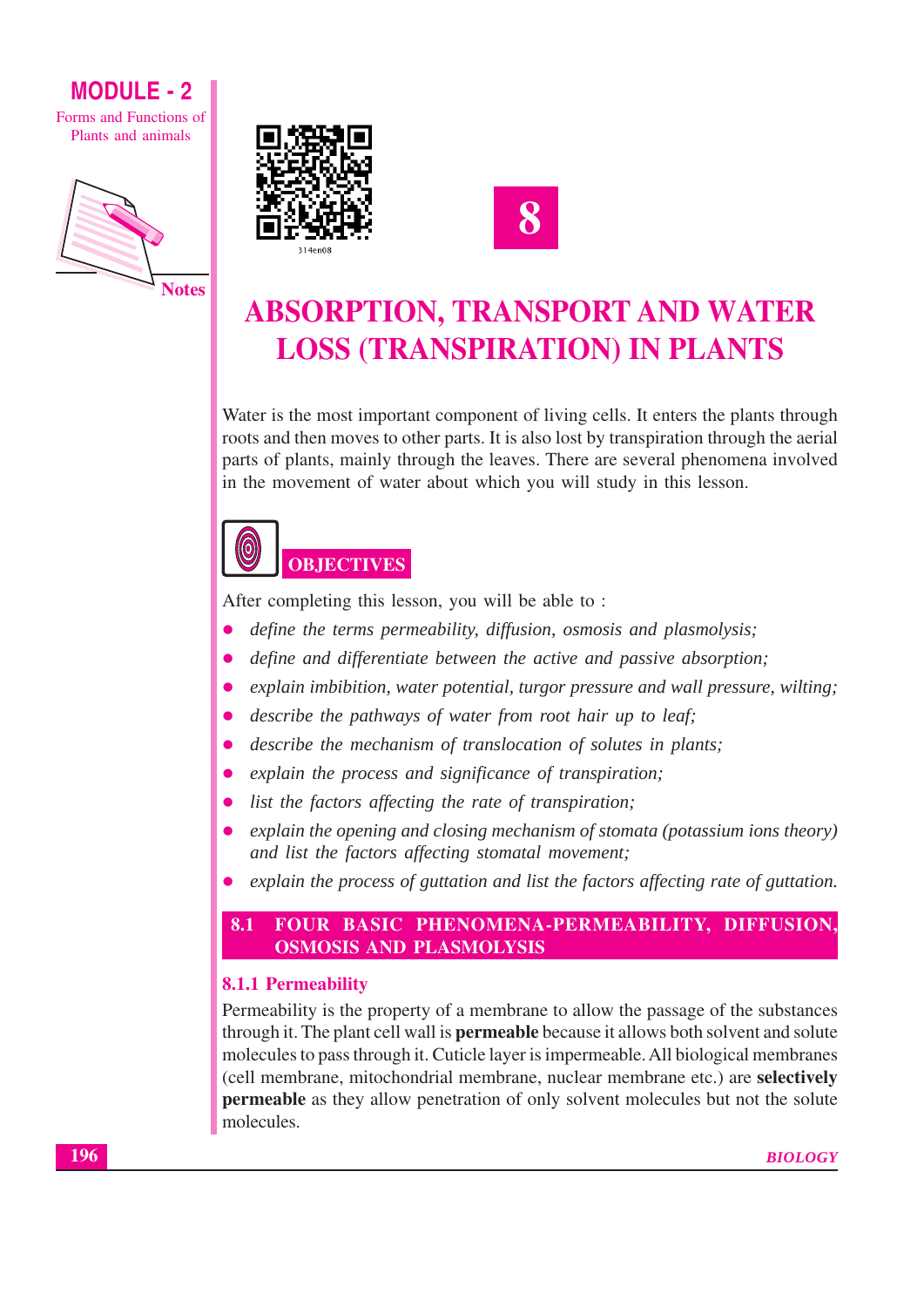#### 8.1.2 Diffusion

If a can containing volatile substance, such as ethyl ether, is opened in a room, their molecules will soon be distributed in the room until their concentration is the same throughout the room. In other words, ether molecules diffuse into the air in the room. Similarly the fragrance of incense sticks or agarbatti spreads from one corner of the room to the other due to diffusion. Another example is placing a small crystal of a water soluble dye (copper sulphate) at the bottom of a test tube and then pouring water carefully over the crystal. Dye molecules will dissolve and the colour will spread slowly throughout water, partly because of the movement of dye molecules through the water and partly because of the movement of water molecules into a region close to the crystal.

Thus diffusion is the intermingling of molecules of the same or different substances as a result of their random movement. It is dependent on the difference in concentration of molecules of different substances in the adjacent areas and this difference is called diffusion gradient.

Diffusion is an effective method of transport of matter over short distances. For diffusion to take place no membrane is required. If a membrane is present, it should be fully permeable. The cell membranes are permeable to both gases  $CO<sub>2</sub>$  and  $O<sub>2</sub>$ and hence the two gases are able to diffuse freely (Fig. 8.1).



Fig. 8.1 Diffusion of copper sulphate (CuSO4) in water.

#### 8.1.3 Osmosis

Osmosis can be regarded as a special kind of **diffusion of water molecules** from a region of their high concentration to their region of low concentration through a semipermeable membrane (Fig. 8.2). In osmosis, the water molecules move, and the presence of a semipermeable membrane is essential.

#### **Experiment to demonstrate Osmosis**

**Experiment**: To demonstrate the phenomenon of osmosis through plant membrane with the help of potato osmoscope (Fig. 8.3)

**Requirements.** A large potato tuber, 10% sugar solution, beaker, water, scalpel, pin.

**Method.** Take a large potato tuber and peel off its outer skin with the help of scalpel. Cut its one end to make the base flat. Now make a deep hollow cavity on the opposite side. Pour some sugar solution to fill half of the cavity and mark the level

Forms and Functions of Plants and animals

**MODULE - 2** 

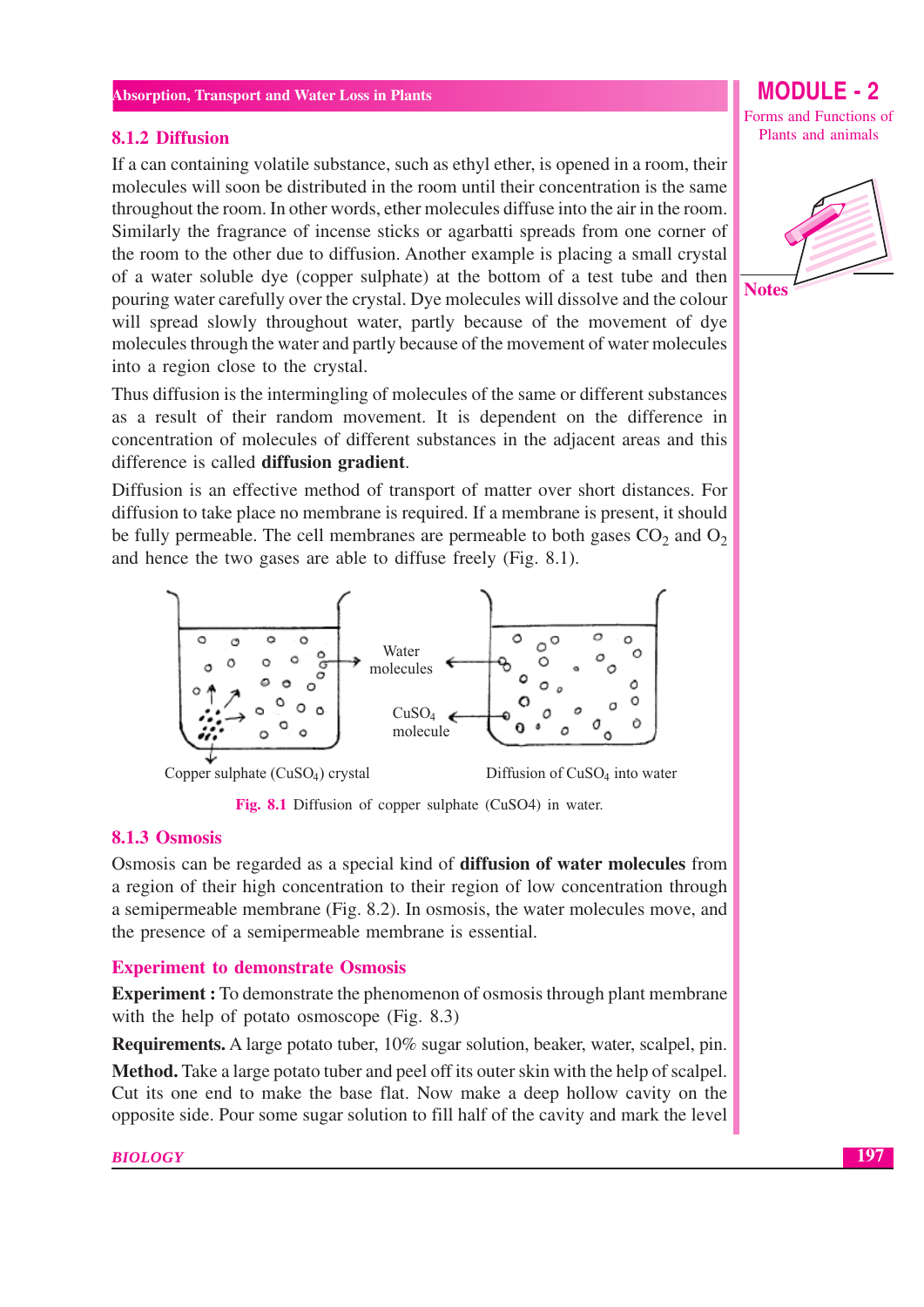Forms and Functions of Plants and animals



**Notes** 

**Absorption, Transport and Water Loss in Plants** 

by inserting a pin in the wall of the tuber. Put the potato in the beaker containing a small amount of water and allow the apparatus to stand for some time. Make sure that the level of water in the beaker is below the level of sugar solution in the cavity of potato osmoscope. (Fig. 8.3)

**Observation and Conclusion.** The level of sugar solution in the cavity rises. It is because of the movement of water molecules into the cavity from pure water in the beaker. This experiment shows the phenomenon of osmosis.



Fig. 8.2 Osmosis - Movement of water molecules through a semipermeable membrane.

**Explanation.** The living cells of potato tuber collectively act as differentially permeable membrane (membrane which permits movement of certain molecules only through it). The two solutions i.e. pure water in the beaker and sugar solution in the cavity are separated by living cells of potato. Water molecules continue to move through the cell-membranes, into the sugar solution till the concentration of water molecules in the beaker becomes equal to that in the cavity of the osmoscope. If sugar solution is taken in the beaker and pure water in the cavity, the result will be reversed. The movement of water will not occur if the skin of potato is not removed because the skin, being waxy, is impermeable to water.



Fig. 8.3 Experiment to demonstrate osmosis by using potato osmoscope.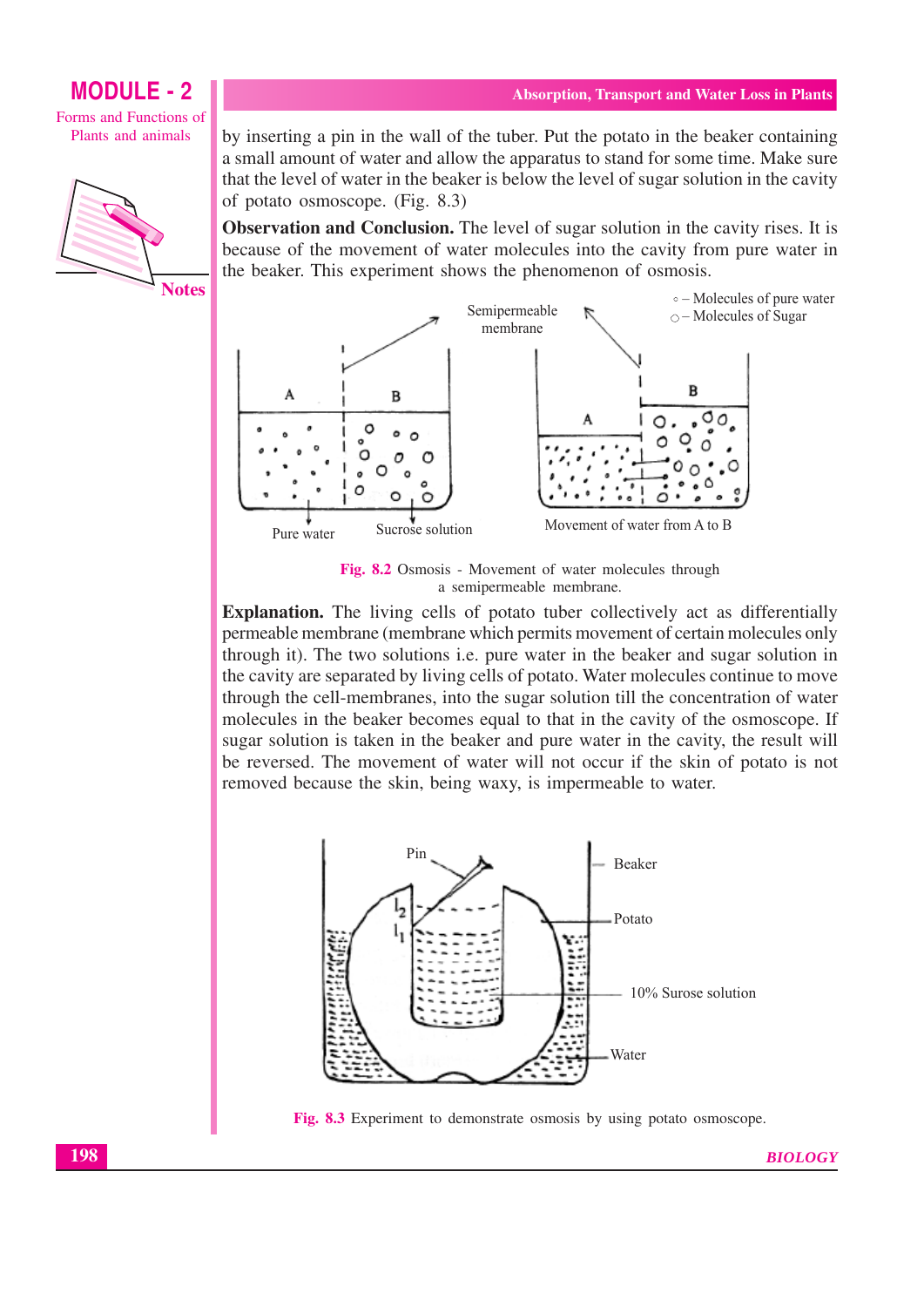Forms and Functions of Plants and animals

#### **Difference between Diffusion and Osmosis**

| <b>Diffusion</b> |                                                                                                                                                                                                                                     | <b>Osmosis</b> |                                                                                                                                                                                                                                  |
|------------------|-------------------------------------------------------------------------------------------------------------------------------------------------------------------------------------------------------------------------------------|----------------|----------------------------------------------------------------------------------------------------------------------------------------------------------------------------------------------------------------------------------|
|                  | 1. Diffusion is the movement of a given<br>substance from the place of its higher<br>concentration to an area of its lesser<br>concentration, irrespective of whether<br>separated or not separated by a<br>semipermeable membrane. |                | 1. Osmosis is a special type of<br>diffusion of solvent molecules<br>such as water from lower<br>concentration of solution to<br>higher concentration of solution<br>when the two are separated by<br>a semi permeable membrane. |
|                  | The diffusion may occur in any medium.<br>The moving particles may be solid, liquid<br>or gas.                                                                                                                                      |                | 2. It occurs in liquid medium and<br>only the solvent molecules such<br>as water move from one place<br>to another.                                                                                                              |

If you place a cell in a solution, it may shrink, swell or remain unchanged on the basis of relative concentration of water and solutes with respect to their concentration in the cell. On the basis of which solution can be of 3 types:

| $\bullet$ Isotonic | solution has the same concentration of water and solutes as         |
|--------------------|---------------------------------------------------------------------|
|                    | inside a cell. Cell remains stable in isotonic solution or there is |
|                    | no entry or exit of water from the cell.                            |

- Hypotonic solution outside has lower solute concentration than inside the cell. The cell swells as water enters the cell, through the process called endosmosis.
- solution outside has higher solute concentration than inside the **Hypertonic** cell. Water from cell moves out so the protoplasm of the cell shrinks and collects in the centre of the cell, through the process called exosmosis.

#### **Osmotic Pressure and Osmotic Potential**

When pure water is separated from a solution by a semipermeable membrane, pure water tends to enter the solution by osmosis. Now the maximum pressure required to prevent the osmotic entry of water in a solution even though the concentration of water in the solution is low as compared to that in pure water, is called **osmotic** pressure.

#### **Imbibition**

Before cooking chick pea or gram, it is soaked in water overnight. Next morning the dry chick pea looks well swollen as it has imbibed water.

Imbibition in plant cells refers to the absorption and **adsorption** of water by protoplasmic and cell wall constituents. Water is absorbed as a result of both diffusion and capillary action. Imbibition is a process that accounts for only when solid plant material (dry wood, dead or living air dried seeds) comes in contact with water. In case of living dry seeds water is initially adsorbed by imbibition and thereafter water entering into the inner tissues, is absorbed by osmosis.

Imbibition produces a large pressure, so much so that dry wood can even break

**Notes**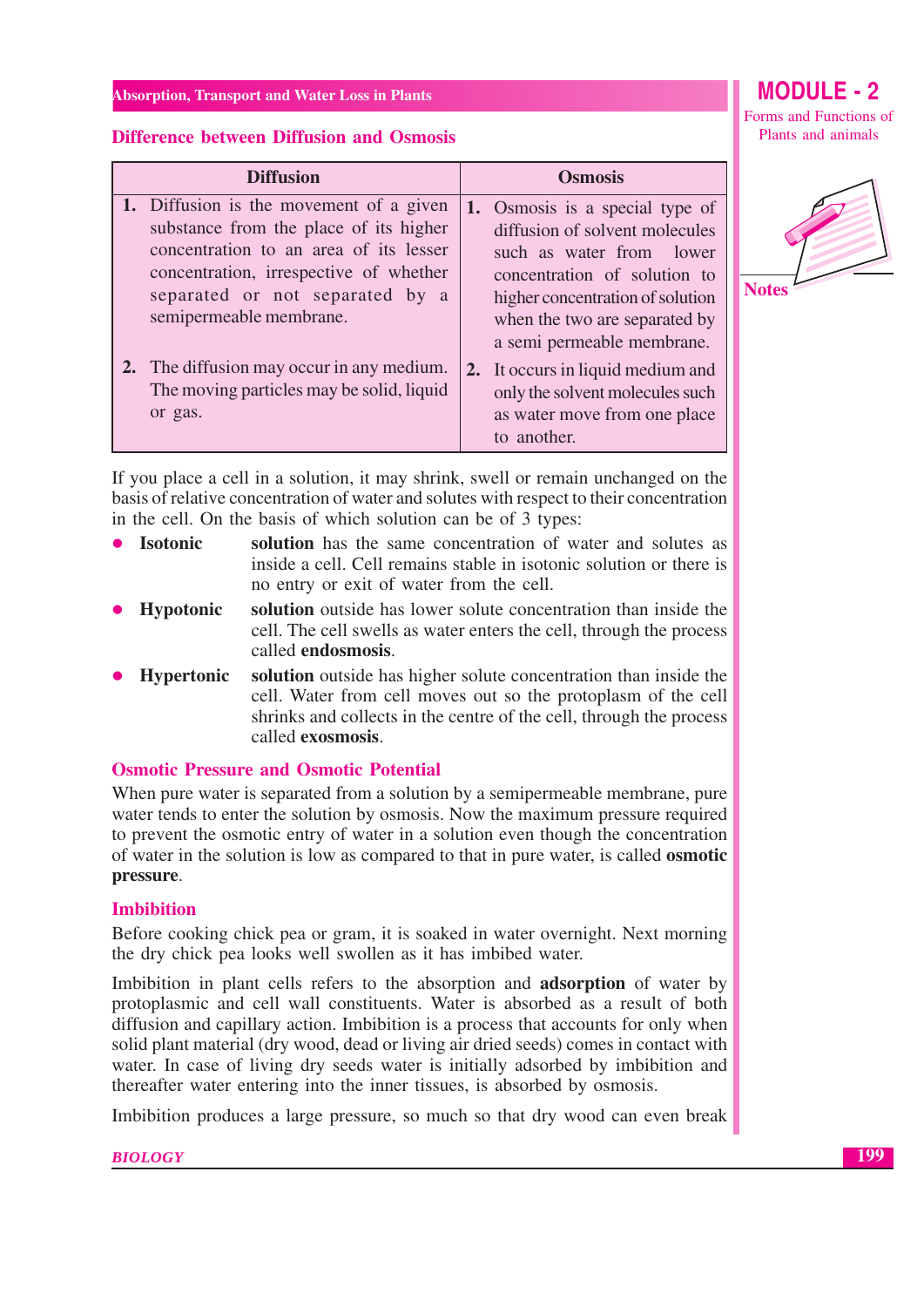Forms and Functions of Plants and animals



**Notes** 

a piece of rock in the presence of water. Because of imbibition, the wooden doors, during rainy season, swell up and it becomes difficult to close the door.

#### **Importance of Imbibition**

- Imbibition is the initial step in the germination of seeds.
- It causes swelling of seeds and breaking of seed coat.

#### **8.1.4 Plasmolysis**

When a cell is placed in a solution, it will either shrink, swell or will remain unchanged depending upon the concentration of the bathing solution or the solution in which the cell is placed.

- $(i)$ When a cell is placed in a **hypertonic** solution i.e. when the concentration of the outer solution is higher than the cell sap, water from the cell move out resulting in shrinkage of the protoplasm in the centre of the cell. This phenomenon is known as **plasmolysis.** The space between the cell wall and the protoplast is occupied by the bathing solution as the cell wall being dead, is permeable to the outer solution.
- (ii) When such a plasmolysed cell is placed in a **hypotonic** or dilute solution or pure water, water moves into the cell causing the protoplasm to stretch and get back to its original shape. This phenomenon is known as deplasmolysis. The cell after deplasmo-lysis, becomes fully turgid.
- (iii) When a cell is placed in an **isotonic** solution or a solution with similar concentration as that of the cell sap, there is no change in the shape of the protoplasm or the cell.

Plasmolysis is a physical phenomenon. A cell can become plasmolysed and deplasmolysed depending upon the concritation of the outer solution in which the cell is placed. No chemical change is caused to the cell. Plasmolysis is a kind of defense mechanism against adverse (stress) conditions such as hypertonic soil solution.



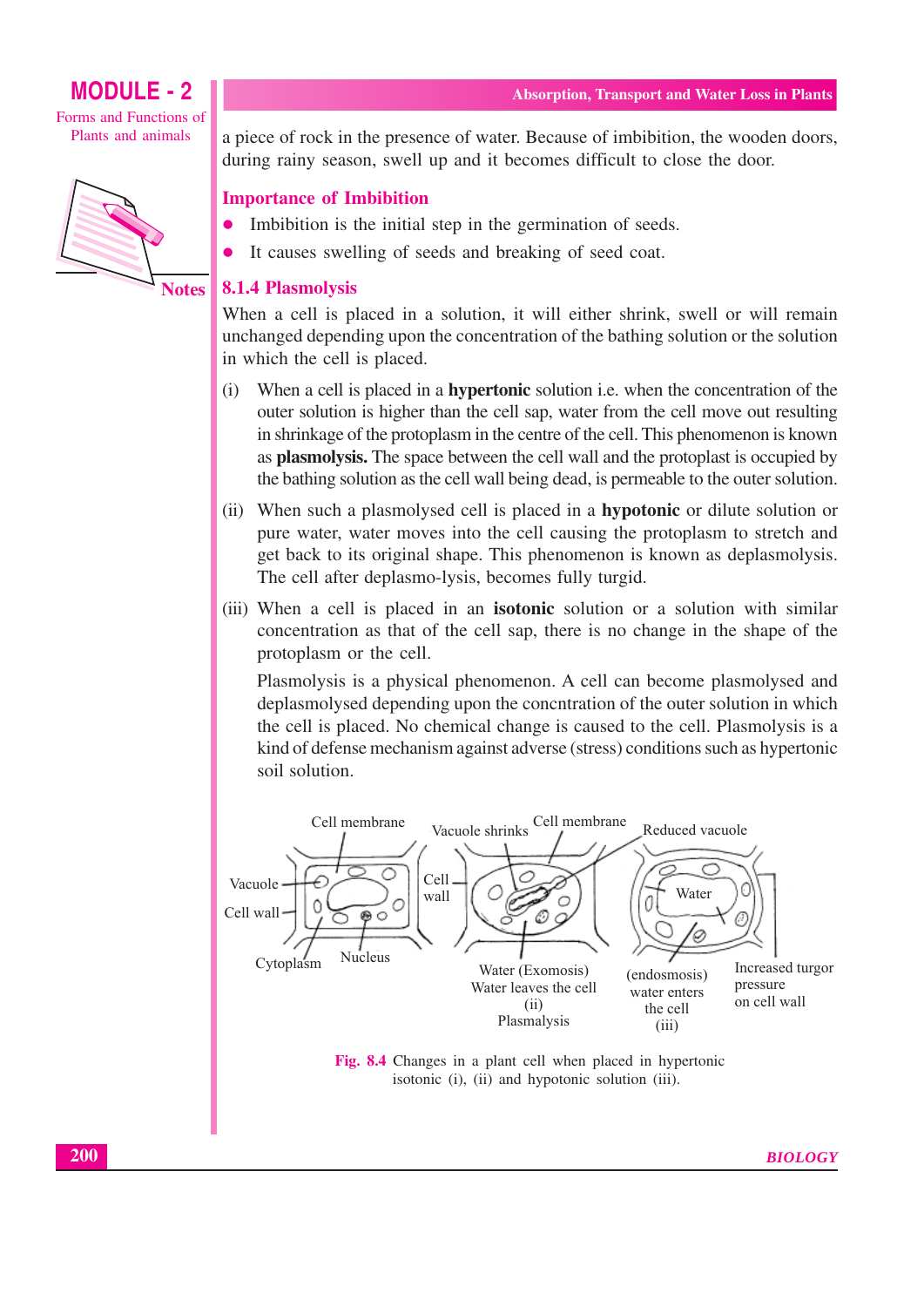

### **INTEXT QUESTIONS 8.1**

- 1. Define diffusion.
- 2. Give one point of difference between osmosis and diffusion.

3. Name the process because of which crystals of  $KMnO<sub>4</sub>$  added to water makes it purple.

4. If blood cells are placed in salt water what will happen to them? Based on your answer state if salt solution is isotonic, hypotonic or hypertonic?

- 5. When does plasmolysis occur in plant cells?
- 6. Name the phenomenon which makes it difficult to close a wooden door after monsoon?

#### **8.2 WATER POTENTIAL**

Water-Potential or chemical potential of water is the energy of water molecules or tendency of water to leave a system or the ability of free water molecules to do work or move. Water moves from a region of high water potential to a region of low water potential.

Water-Potential of pure water is taken as zero. When solutes are dissolved in pure water or in a solution some water molecules are used in dissolving the solutes thus less number of the water molecules are available to do the work. Hence a solution has less energy or potential as compared to pure water. The water potential of a dilute solution is more than that of a concentrated solution. The value of water potential of a solution is less than that of pure water or zero *i.e.* a negative number. Water potential is designated by a Greek letter  $\psi$  (psi). Pure water has highest water potential or  $\Psi = 0$  for pure water.

Water potential determines the water status in plant cells and tissues. The lower the water potential in a plant cell or tissue, the greater is its ability to absorb water. Conversely, the higher the water potential, the greater is the ability of the tissue to supply water to other more desiccated cells or tissues.

#### **8.3 TURGOR PRESSURE**

#### Turgor Pressure is the pressure exerted by the protoplasm against the cell wall.

In a turgid cell, the turgor pressure is equal to the back pressure exerted by the cell wall against the protoplasm. This back pressure exerted by the cell wall onto

#### **BIOLOGY**

Forms and Functions of Plants and animals

**MODULE - 2** 

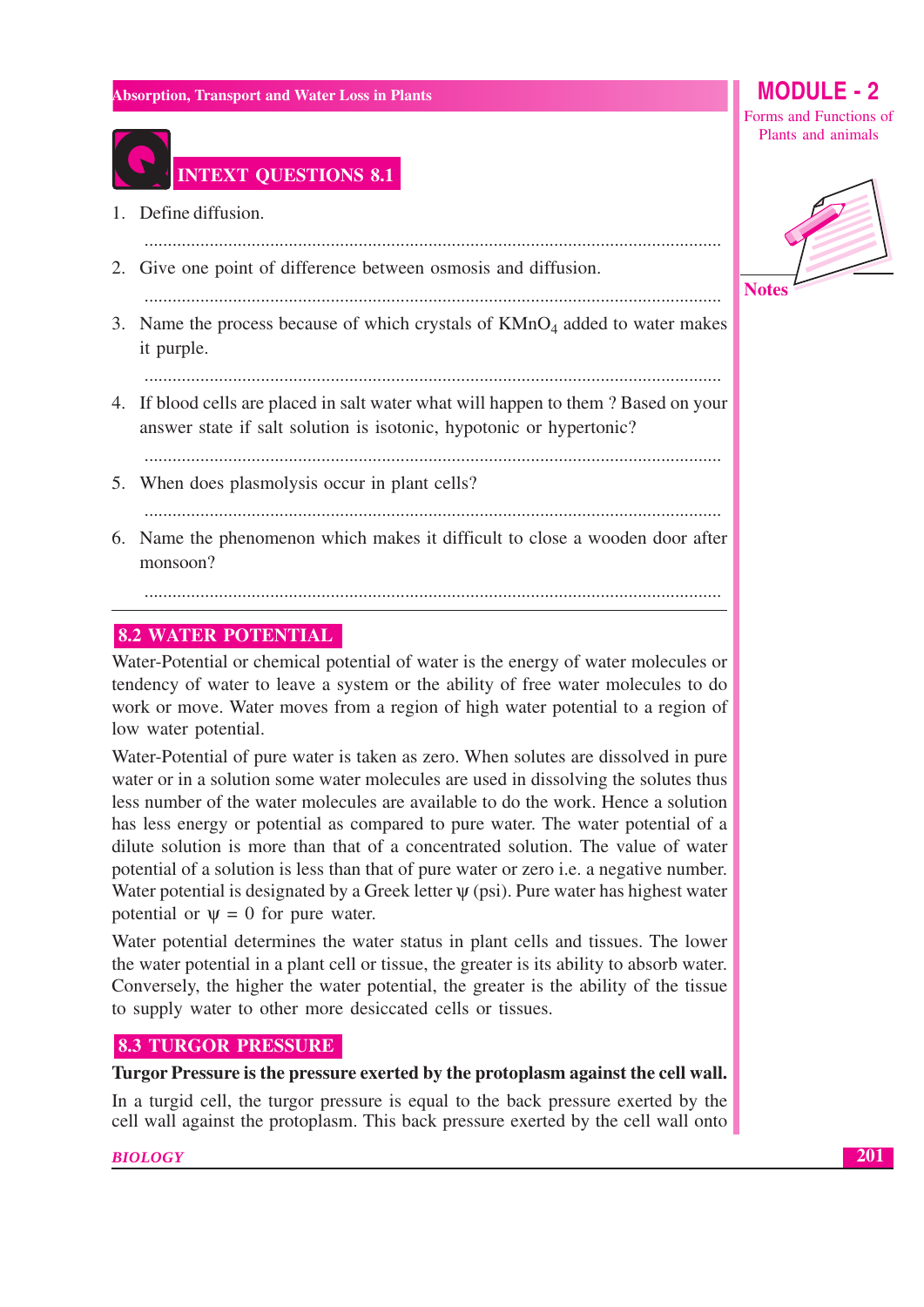Forms and Functions of Plants and animals



the protoplasm or the cell contents, is called as **wall pressure** (WP). These two pressures are equal and opposite in direction (Fig. 8.5). When TP becomes more than the WP the cell or will burst.

Turgor pressure is maximum when the cell wall cannot stretch any more. Such a cell is said to be fully turgid. At this point a dynamic equilibrium reaches *i.e.* the amount of water entering the cell is equal to amount of water leaving the cell.

Turgor pressure develops in the plant cells only because of the presence of cell wall which is able to resist the pressure generated by the protoplasm due to entry of water. It is a real pressure not a potential one and can occur to a great extent. In case of animal cells, where the cell wall is lacking, the plasma membrane bursts if the turgor pressure increases.

Turgor pressure plays a very important role in plants:

- Turgor pressure helps in maintaining the shape and form of the plant.  $\bullet$
- The stems of herbaceous plants and the ones with non-woody tissues like maize,  $\bullet$ sugarcane and banana are held straight by fully turgid cells packed tightly together.
- $\bullet$ Turgor pressure holds the leaves in a flat and horizontal position by keeping the mesophyll cells turgid.
- Turgor pressure helps in cell enlargement and consequently in stretching of the stems.
- Opening and closing of stomata is governed by turgidity and flaccidity of the guard cells.
- Certain plants like bean and Touch Me Not plant-*Mimosa pudica* show quick response of leaves due to change in light intensity or by touch stimulus followed by changes in the turgidity of cells present at the bases of leaves and leaflets.



Fig. 8.5 A turgid cell showing osmotic pressure, turgor pressure and wall pressure.

#### Availability of water in the soil

The plants absorb water through the root hairs from the soil. The soil contains water in three forms  $(Fig. 8.6)$ 

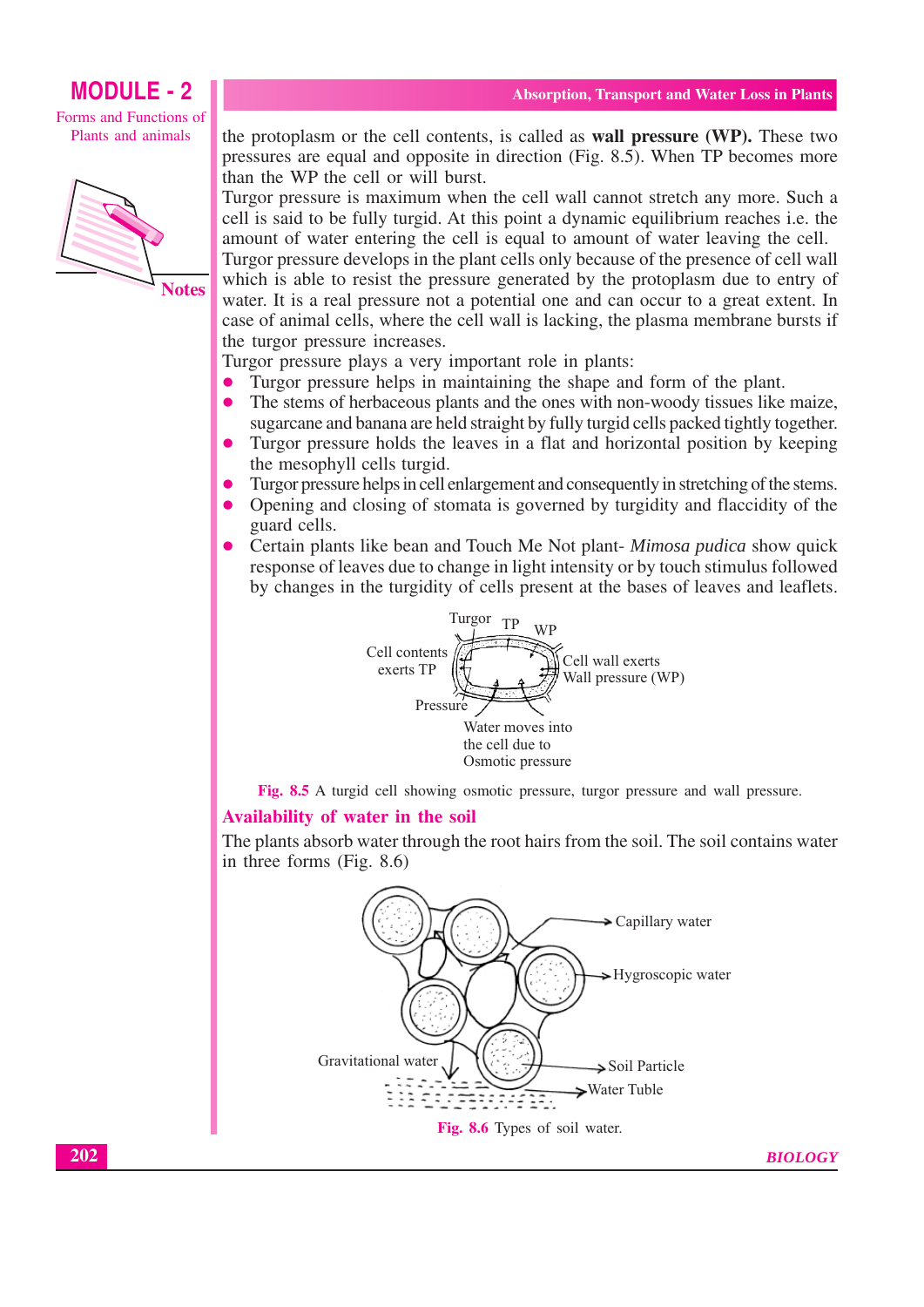$(i)$ Gravitational Water. It is the water that drains downwards through the soil. The level to which it drains is called the water table. The water table of a place differs in depth due to rainfall.

The gravitational water lies far below and is generally not available to plant roots. It is of extreme importance as it causes washing out of minerals and nutrients from the soil through the process called leaching.

Part of water that is retained by soil could be hygroscopic water and/or capillary water.

- (ii) Hygroscopic Water. It is the water that is retained as a thin film around the individual soil particles. Strong adhesive forces between the soil particles and the water molecules hold this water tightly. This is the water least available to the plant and is generally the water left in the dry soils. In the clay soils, it amounts to about  $15\%$  and in the sandy soils, it amounts to about  $0.5\%$ .
- (iii) Capillary Water. The soil particles always have very fine pores in between, forming a very fine capillary system As the water spreads, it fills the finer pores and is held round the soil particles by capillary forces against the force of gravity, due to high surface tension of water. It is this water, which is readily available and is easily utilized by the plant roots. The clay soil being very fine textured holds much more water than sandy soil. When a soil rich in organic matter, is watered, it retains good amount of capillary water and this condition is known as field capacity.

#### **8.4 ABSORPTION OF WATER BY PLANTS**

- Major portion of water required by plants is absorbed by roots but in some cases water may be absorbed by leaves and stems also.
- Root hair is a specially modified epidermal cell meant for absorption of capillary water of the soil.
- The plasma membrane and the vacuolar membrane (tonoplast) act as semipermeable membranes and water is absorbed by osmosis.
- Soil solution should have a higher water potential as compared to root hair cell, then only water will enter the root hair cell. Once into the root hair, water will pass into cortical cells, endodermis, pericycle and into the xylem vessel. The movement of water is purely dependent on water potential gradient.
- Water movement into the plant follows two pathways symplast and apoplast (Fig. 8.7a).
- Cytoplasm of the entire plant is connected through plasmodes mata which are the protoplasmic strands forming the symplast system. Water movement through the cells take this symplast pathway by osmosis.

The cell wall and the intercellular spaces form the apoplast pathway which allows water movement inside the plant by the phenomenon of capillarity and adsorption.

• The water absorbed through the roots is transferred radially to the xylem, from where it reaches to all the other parts of the plant body by vertical conduction of water through the xylem vessels (Fig. 8.7b).

#### **BIOLOGY**

Forms and Functions of Plants and animals

**MODULE - 2** 

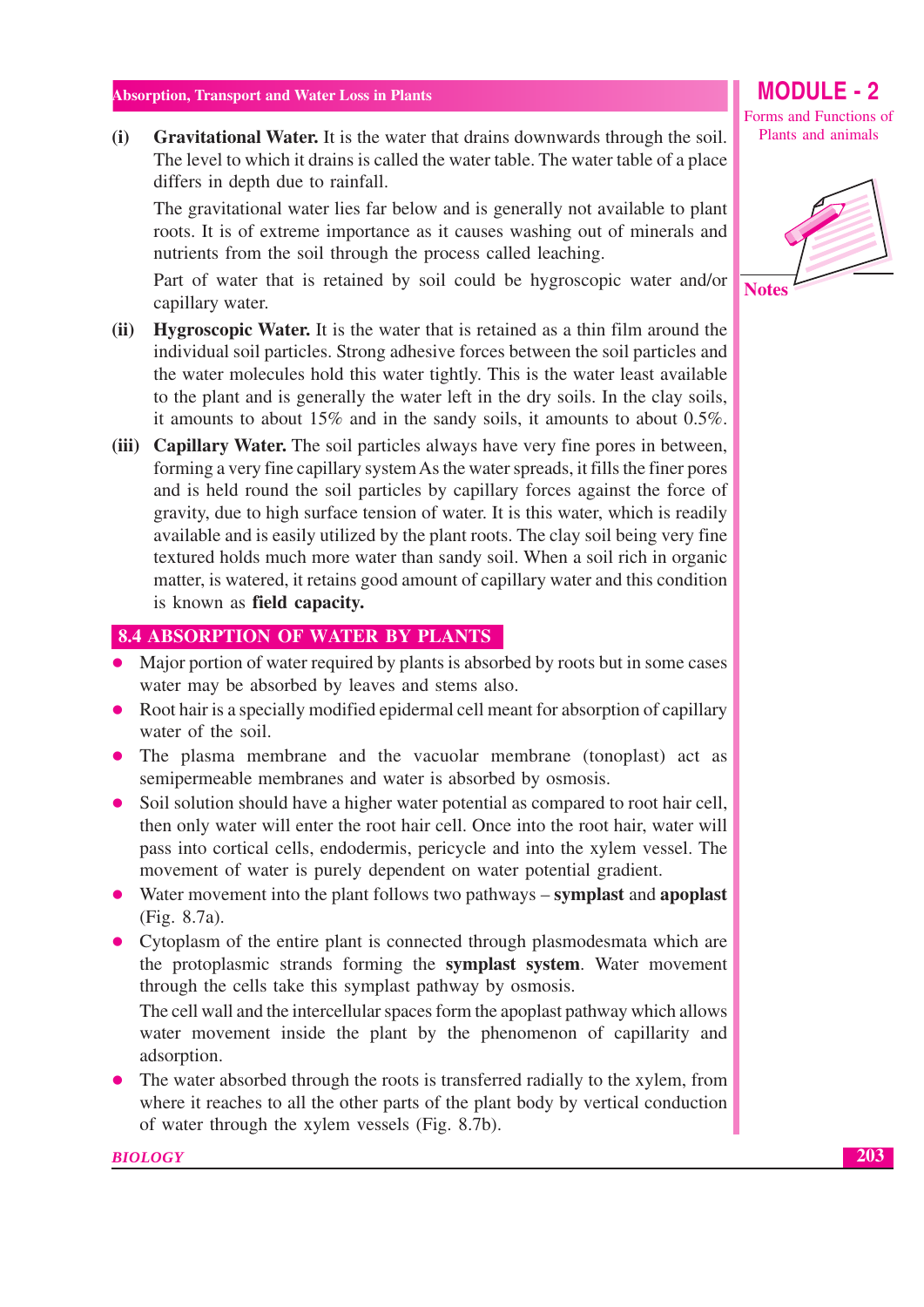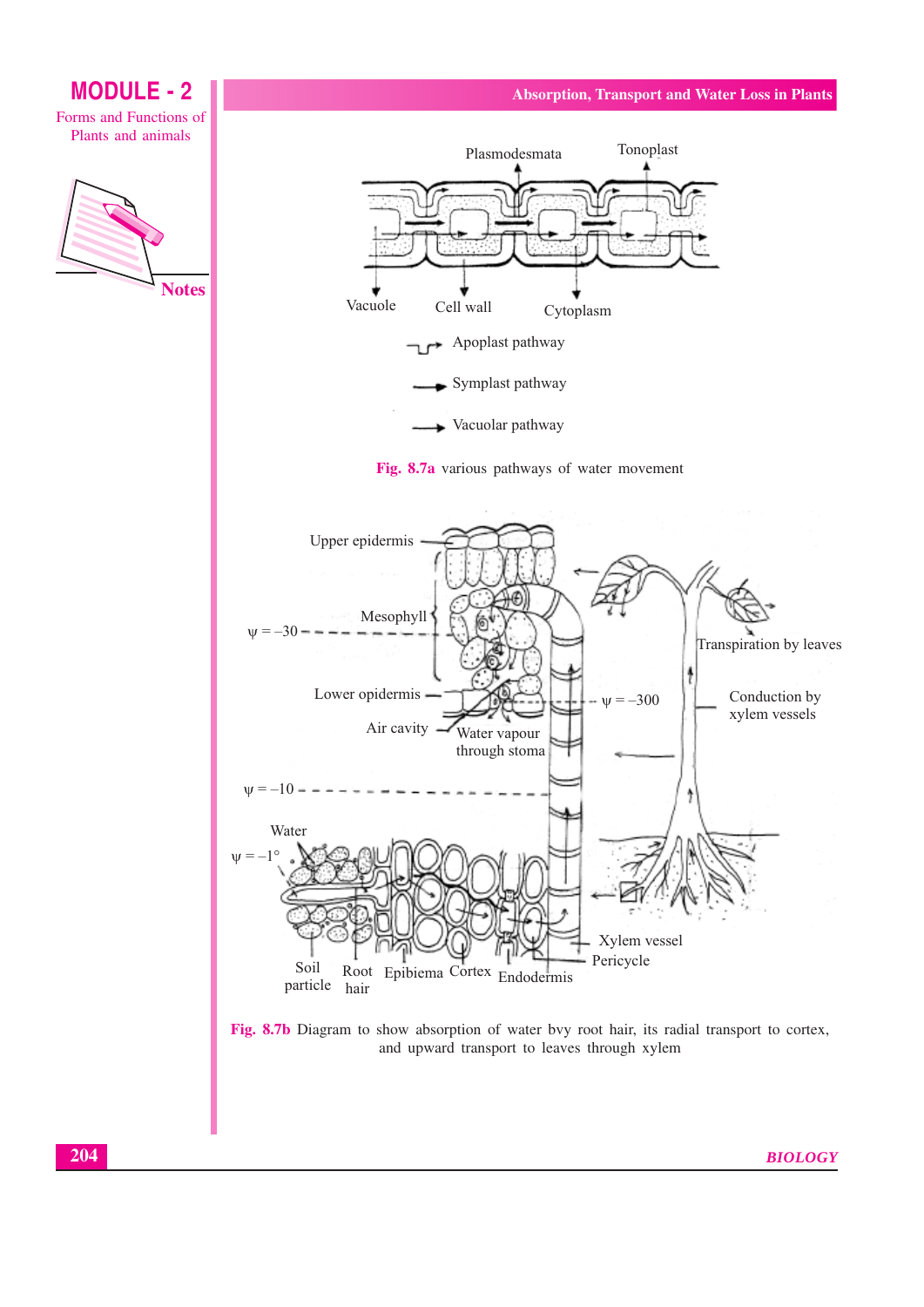#### Conduction of water through the xylem

The content of xylem vessels is known as xylem sap. Various theories have been postulated to describe the lifting of the xylem sap or ascent of sap in the xylem.

#### **Root Pressure Theory**

If a stem is cut few inches above from the ground with a sharp knife, xylem sap is seen flowing out through the cut end. This phenomenon is known as **exudation** and this is due to the positive pressure developed within the root system due to continuous absorption of water by osmosis which develops a positive pressure known as root pressure. This pressure can be measured and ranges from 3 to 5 atmospheres. But this pressure is enough to raise water to small heights in herbaceous plants, but it does not explain rise of water in stems of tall trees that are taller measuring 10 to 100 meters.

#### **Physical Force Theory or Cohesion Theory**

This theory takes into account the physical forces which explain uplift of water to great heights in very tall trees. The three forces that act together are force of cohesion (attraction between water molecules), force of adhesion (attraction between water and lignocellulose walls of xylem) and transpiration pull which lifts the water column by creating a tension inside the xylem yessel. Water forms an unbroken column starting from the intercellular space of the leaf mesophyll to the xylem of the leaf, through stem and root to the water in the soil. A water potential gradient exists between the leaf to the root and transpiration causes a pull of the entire water column. So long as the column is an unbroken one from the outer atmosphere, through the plant upto the soil, water is lifted up by the force of **transpiration pull.** 



Fig. 8.8 Effect of evaporation and transpiration on absorption of water

Forms and Functions of Plants and animals

**MODULE - 2** 



**BIOLOGY**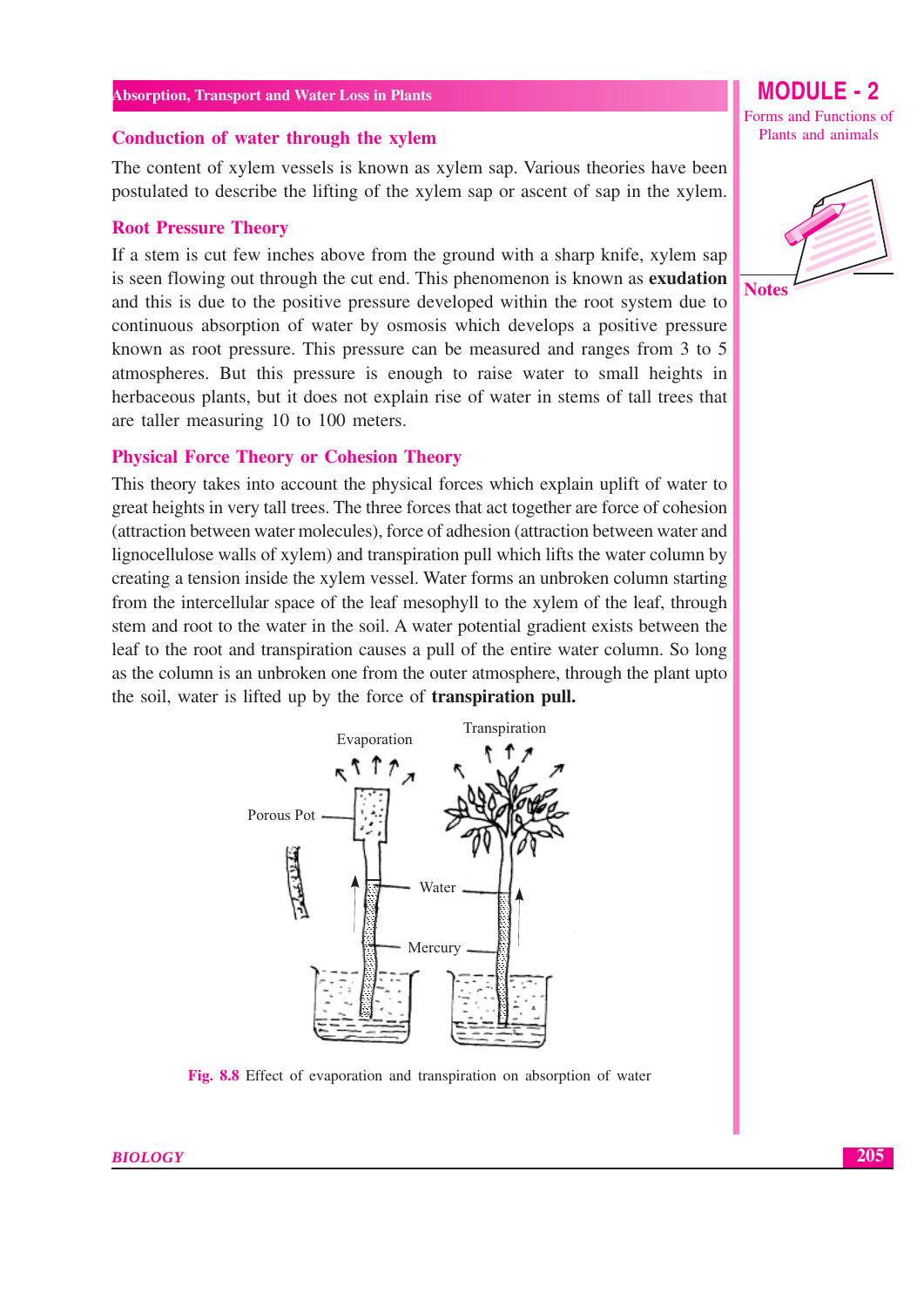### **MODULE - 2**

Forms and Functions of Plants and animals



**8.5 TRANSLOCATION OF ORGANIC SOLUTES** 

Movement of organic and inorganic solutes from one part of the plant to another is known as translocation, e.g. transport of sugar in sieve tubes of leaves to stem or fruit.

There are experimental evidences to suggest that phloem is the tissue involved in translocation of products of photosynthesis i.e. sugars.

Sugar is produced in photosynthesis in the leaves and then sent to all part of the plants for the growth and development of the plant. Leaf is known as the "source", where the food is produced and all other parts of the plant which receive this food is known as the "sink". Sink can be root, stem, fruits and storage organs like tuber, bulbs and, rhizomes. Thus unlike conduction of water in xylem which takes place in one direction from the root to upwards in the aerial parts of the plant, phloem translocation from a leaf takes place in all directions.

#### **Mechanism of translocation**

Sugar solution in the phloem sieve tube moves along the water potential gradient created between the source (leaf) and sink (storage) cells

Here we find a mass movement of sugar solution from the leaf mesophyll to sieve tubes of leaf, and then, to all parts of the plant.



#### Fig. 8.9 Mechanism of translocation

This model known as Munch hypothesis or Mass flow theory is most acceptable model for phloem translocation.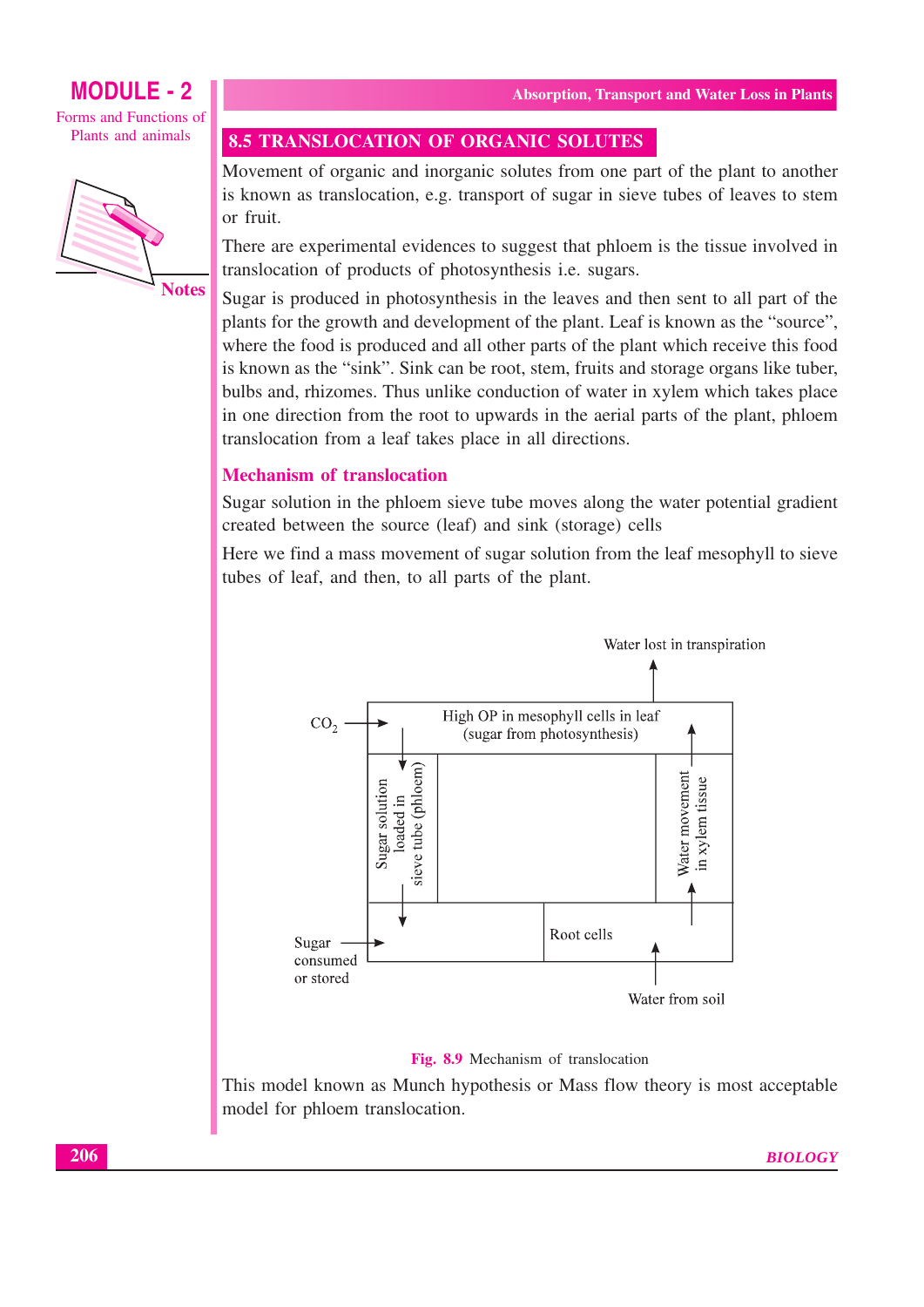

### **INTEXT QUESTIONS 8.2**

- 1. Which part of the plant absorbs water and minerals?
- 2. What are plasmodesmata?
- 3. How does translocation occur in plants?

- 
- 4. What is the process of ascent of sap?
- 5. Which are three different forms in which water is present in the soil?

#### **8.6 TRANSPIRATION**

#### 8.6.1 What is transpiration

The loss of water from aerial parts of the plant in the form of water vapour is termed transpiration and, when transpiration is low and absorption of water by roots is high, loss of water from leaves in the form of liquid is termed **guttation**.

Transpiration may occur through three main sites in the plant : 1. cuticle 2. lenticels and, 3. stomata.

- (i) **Cuticle :** Cuticle is the waxy covering of the epidermis of leaves and green herbaceous stems. Though it is meant to check transpiration, still about 10% of the total transpiration may take place through fine cuticular pores, and he process is known as cuticular transpiration.
- (ii) Lenticels : Lenticels are areas in the bark of stems, branches and fleshy fruits which are made up of loosely arranged cells that account for about 0.1 percent of water loss. It is known as lenticular transpiration.
- (iii) Stomata: Stomata are minute pores on the epidermis of leaves, or tender green stems, whose opening and closing are controlled by guard cells. About 90 percent of water loss from plants takes place through stomata by the process known as stomatal transpiration.

#### 8.6.2 Mechanism of transpiration

Transpiration occurs in two stages :

- (i) Evaporation of water from the cell walls of mesophyll cells into the intercellular spaces.
- (ii) Diffusion of this water vapour of the inter cellular spaces into the outside atmosphere, through cuticles, lenticels and stomata, when the outside atmosphere is drier.

#### 8.6.3 Factors affecting transpiration

There are many external and internal factors that affect the process:

(i) Temperature : The increase in temperature increases the rate of transpiration by increasing the rate of evaporation of water from cell surface and decreasing the humidity of the atmosphere.

**BIOLOGY** 



Plants and animals



207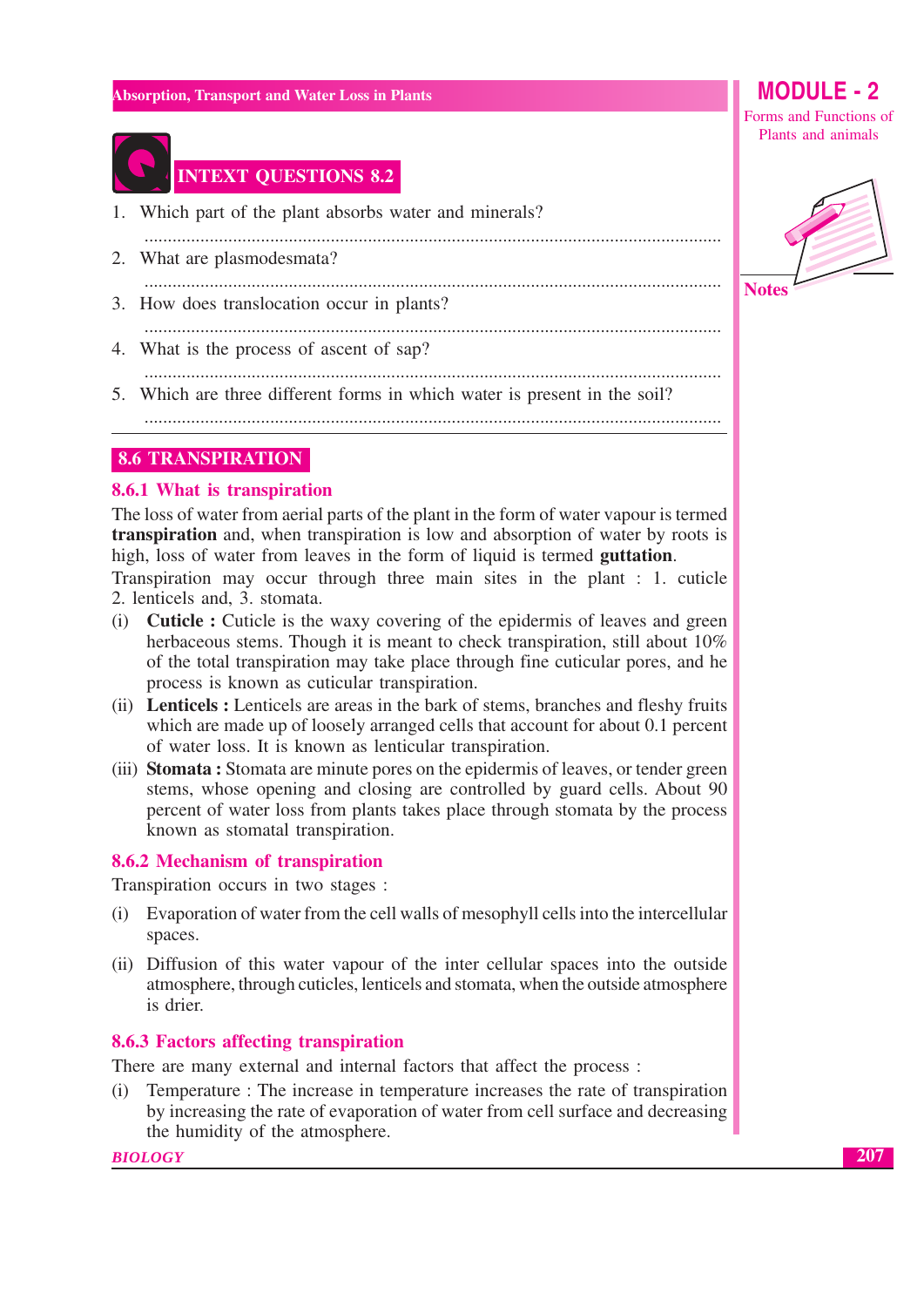### **MODULE - 2**

Forms and Functions of Plants and animals



- (ii) Wind velocity: The increase in wind velocity increases the rate of transpiration by removing the water vapour of the atmosphere and lowering the relative humidity, around the aerial parts of a plant.
- (iii) Light: Light has got no direct effect on the rate of transpiration but indirectly it affects the rate in two ways, firstly by controlling the stomatal opening and secondly by affecting the temperature. With increase in intensity of light rate of transpiration increases because stomata get opened and the temperature increases.
- (iv) Water supply: Deficiency of water supply in the soil decreases the rate of transpiration by decreasing the rate of absorption. When the deficiency of water in the soil becomes too much then the plants wilt and do not recover from wilting unless water is supplied in the soils. This is known as **permanent** wilting. When in a hot and dry summer day the plant transpires more causing higher water loss by the leaves than the roots are able to absorb, even though there is enough water in the soil, the plants wilt exhibiting temporary wilting as the plant recovers from such wilting in the late afternoon or at night.
- (v) Atmospheric pressure: Reduction of atmospheric pressure reduces the density of external atmosphere thus permitting more rapid diffusion of water. Plants growing on high altitudes will show higher rate of transpiration hence they develop xerophytic characters.
- (vi) Atmospheric humidity: Humidity means the amount of water vapour present in the atmosphere. The diffusion and evaporation of water depends on the vapour pressure gradient or the difference of water potential gradient between the atmosphere and the inside of the leaf. More the difference more will be the rate of transpiration.

#### **Internal plant factors**

Certain plant adaptations reduce transpiration

- Reduced size of the leaves, thereby reducing transpiring surface. Some xerophytic plants have needle like or spine like leaves (*Pinus* and *Opnuntia*)
- thick deposition of cutin (wax like substance) on the leaf surface.
- stomata found sunken in the cavities surrounded by epidermal hairs as in Nerium and Cycas.
- root shoot ratio, when there is more root and less of shoot system or leaves, there will be more of transpiration. Root is the water absorbing surface and shoot or leaves represent the transpiring surface; high root shoot ratio will cause more transpiration.

#### 8.6.4 Role of Stomata in Transpiration

Since most of the water is lost through stomata, plants regulate the degree of stomatal opening and closing to reduce the water loss, with the help of guard-cells.

It has been seen that stomata show periodic opening and closing during the day (diurnal variation) depending upon the heat and light, water content of the cell and humidity. The stomata are generally closed during the night, and remain open during the day in the presence of sunlight.

From early morning till midday, the stomata are open and hence the transpiration increases till midday.

During the sunny mid-day, the stomata are closed and leaves get wilted to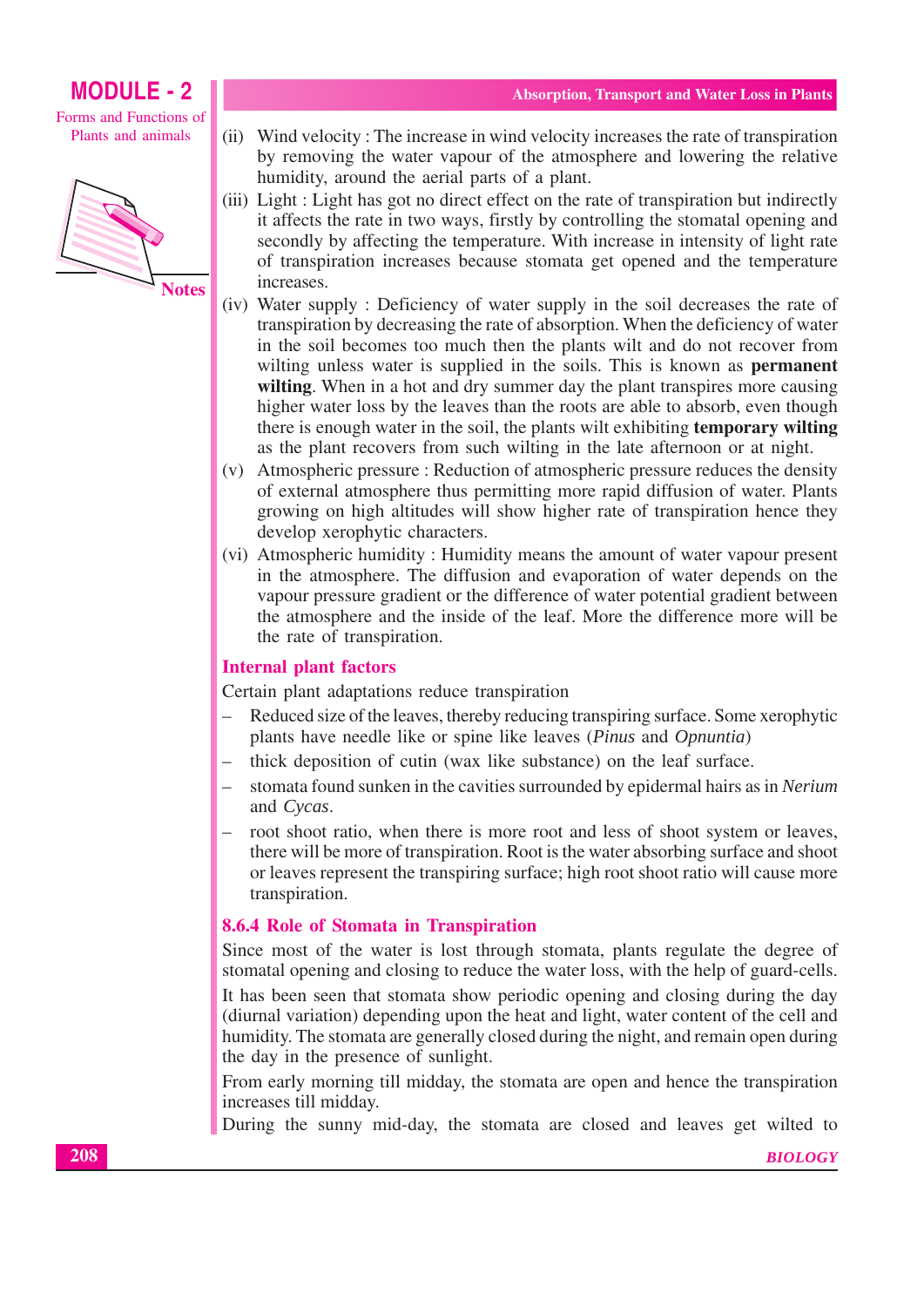transpiration. From late afternoon till evening, the stomata are open again and hence the transpiration increases. At night, the stomata are closed and hence the transpiration is very low.

#### 8.6.5 Stomatal-Apparatus

#### **Structure of Stomatal-Apparatus**

Each stoma represents a minute pore surrounded by two **guard cells**. Which in turn, are closely surrounded by two or more subsidiary cells. The stoma acts as a *turgoroperated valve*, which closes and opens according to alternate change in the flaccidity and the turgidity of guard cells and subsidiary cells. The guard cells have unevenly thickened walls. The cell wall **around stoma is tough and flexible** and the one away from stoma is thinner. The shape of guard cells differs in dicots and monocots, though the mechanism remains the same.

#### **Mechanism of Stomatal action**

The opening and closing of stomata depends upon the turgidity and flaccidity alternately in the guard cells and subsidiary cells. When the guard cells are turgid, and subsidiary cells are flaccid, the stoma opens, and, when guard cells lose **water** into subsidiary cells so that guard cells become flaccid and subsidiary cells become turgid, the **stoma closes.** The mechanism of opening and closing of stomata in dicots and monocots is as give below:

- (a) The **dicotyledonous** plants have kidney shaped guard cells. The inner walls around the stoma are thicker than the outer walls.
- A. When guard cells  $\rightarrow$  Guard cells expand  $\rightarrow$  Tough inner walls  $\rightarrow$  Stomata open get distended by become convex turgor pressure
- When the turgor  $\rightarrow$  Guard cells sag  $\rightarrow$  Inner cell walls come  $\rightarrow$  Stomata close  $\mathbf{R}$ pressure in guard closer.





- (b) In **monocotyledonous** plants, the guard cells are **dumb bell shaped** with thickened walls towards and nearest the stoma and thinner walls towards the inflated region.
- A. When the guard cells  $\rightarrow$  The region with thin  $\rightarrow$  The thick walls  $\rightarrow$  Stoma opens become turgid walls bulges and gets move apart inflated
- B. When the guard cells  $\rightarrow$  The inflated part sags  $\rightarrow$  The thick walls  $\rightarrow$  Stoma close lose water collapse

**BIOLOGY** 

### **MODULE - 2**

Forms and Functions of Plants and animals



209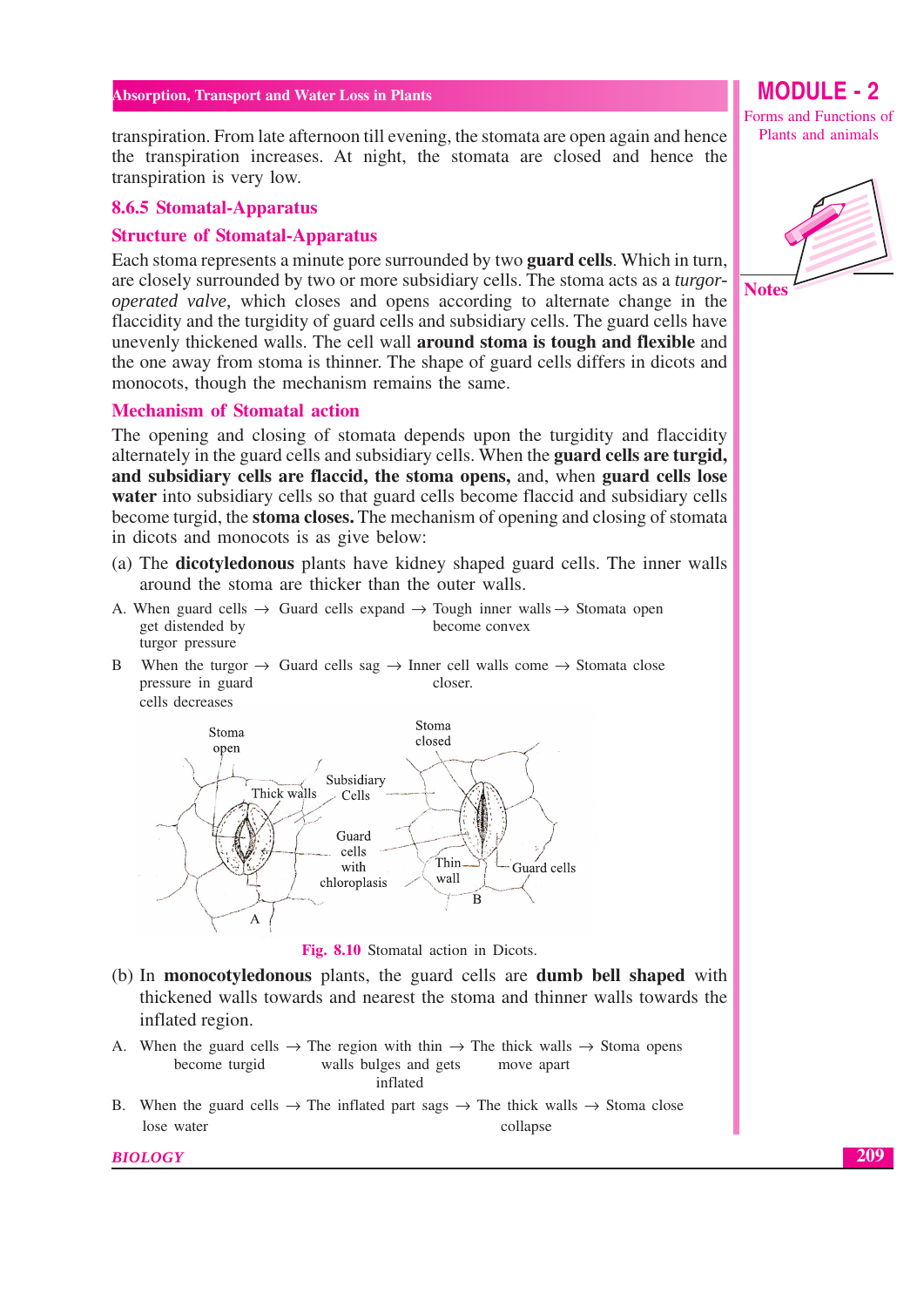### **MODULE - 2**

Forms and Functions of Plants and animals





Fig. 8.11 Stomatal action in monocot.

Changes in turgidity and flaccidity, alternately involving guard cells and subsidiary cells, in bringing about opening and closing of stomata has been known for a long time but the mechanism that leads to turgidity needs to be explained.

#### (i) Starch- Sugar Hypothesis

This hypothesis goes by the basis that the increase in sugar concentration due to photosynthesis in guard-cells and hence endosmosis of water during the day leads to turgidity of guard cells leading to opening of stomata and the reverse *i.e.* decrease in sugar concentration followed by exosmosis leads to closing of the stomata at night. The changes in guard cells during the day i.e. in light and at night in the dark are as given below.

#### **Reaction in Light**

#### **Reaction in Dark**

| Utilization of $CO2$ during photosynthesis<br>in guard cells | Accumulation of $CO2$ due to absence of<br>photosynthesis in guard cells |
|--------------------------------------------------------------|--------------------------------------------------------------------------|
|                                                              |                                                                          |
| Drop in $CO2$ leads to increase in pH or                     | Increased acidity or decrease in pH due to                               |
| protoplasm becoming alkaline                                 | formation of carbonic acid                                               |
| Conversion of starch into sugar                              | Conversion of sugar into starch                                          |
| Increased concentration of solute                            | Decreased concentration of solutes in guard                              |
|                                                              | cells                                                                    |
| Endosmosis of water from subsidiary cells to                 |                                                                          |
| the guard cells                                              | Exosmosis of water from guard cells to                                   |
|                                                              | subsidiary cells                                                         |
| Increased turgor pressure of the guard cells                 |                                                                          |
| leads to turgidity of guard cells accompanied                | Decreased turgor pressure in guard cells                                 |
| by flaccidity of subsidiary cells                            | leads to flaccidity of guard cells,                                      |
|                                                              | accompanied by increased T.P. and turgidity                              |
| Stoma opens                                                  | of subsidiary cells.                                                     |
|                                                              |                                                                          |
| A. Stoma opens during light                                  | Stoma closed                                                             |
|                                                              | <b>B.</b> Stoma closed at dark                                           |
|                                                              |                                                                          |

**BIOLOGY**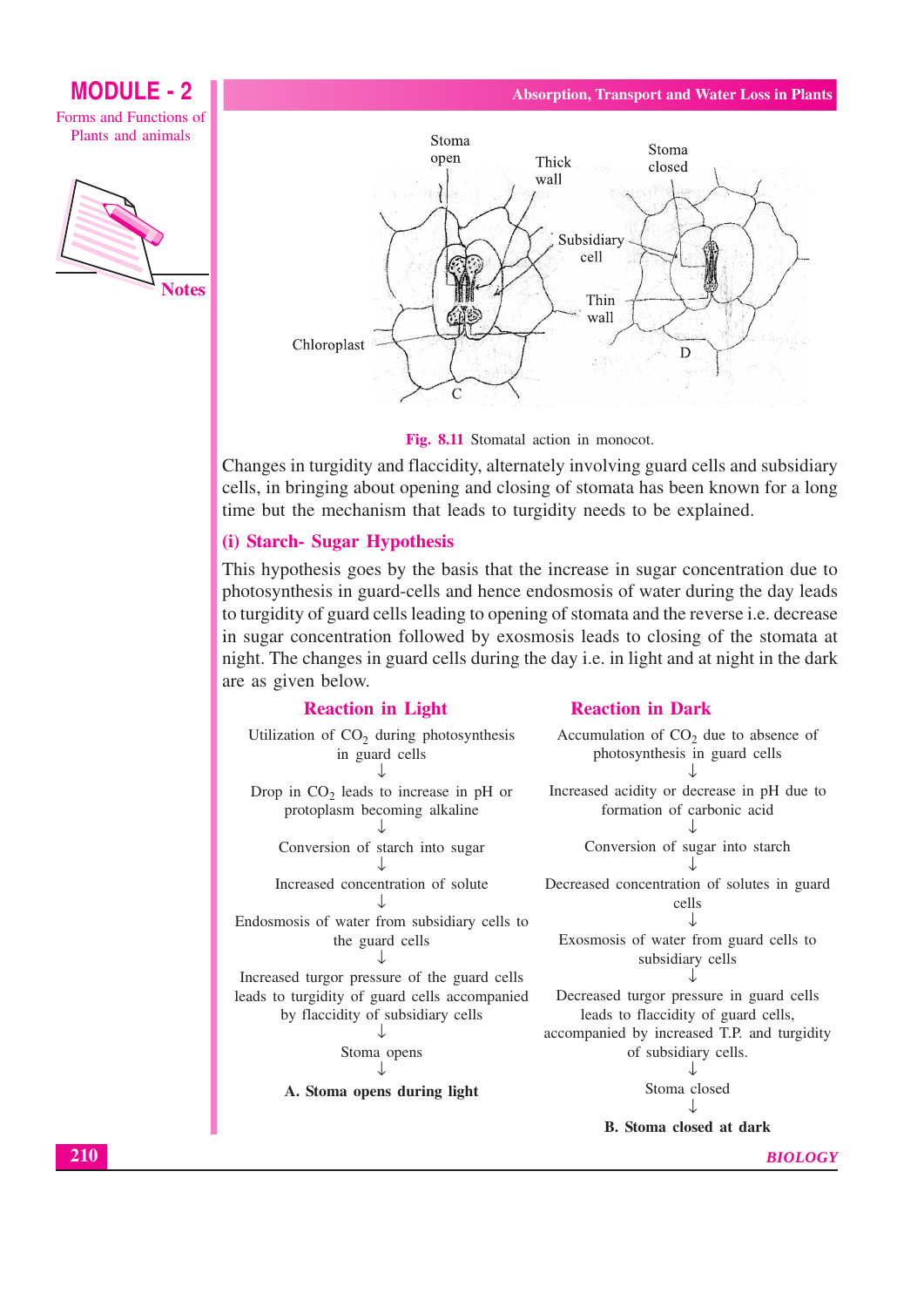This theory can not explain stomatal movement where starch is absent in the guard cells or guard cells lack chloroplasts and opening of stomata at night and closing by the day in some plants like succulents (e.g. cacti).

#### (ii) Effect of potassium ions  $(K^+)$  on stomatal opening and closing

It has been convincingly proved that the accumulation of  $K^+$  ions in guard cells brings about the opening of stomata and loss of  $K^+$  ions from guard cells into subsidiary cells brings about, the closing of stomata.

| During Day Light                                 | <b>During Night/Dark</b>              |
|--------------------------------------------------|---------------------------------------|
| Accumulation of $K^+$ ions by the<br>guard cells | Loss of $K^+$ ions by the guard cells |
|                                                  |                                       |
| Increased solute concentration                   | Decreased solute concentration        |
| Endosmosis of water                              | Exosmosis of water                    |
|                                                  |                                       |
| Increased turgidity                              | Decreased turgidity                   |
|                                                  |                                       |
| Stoma opens                                      | Stoma closes                          |
|                                                  |                                       |

The uptake of  $K^+$  ions is balanced by one of the following.

- (a) Uptake of chloride  $(CI^-)$  ions as anions. The subsidiary cells lack chloroplast and take up  $Cl^-$  ions as anions to balance the influx of  $K^+$  ions.
- (b) Transport of  $H^+$  ions released from organic acids. In some plants the guard cells contain starch, There is accumulation of organic acid like malate by conversion of starch into malic acid in light. The organic acid dissociates into malate and H<sup>+</sup>. Potassium reacts with malate to form potassium malate which increases the solute concentration.
- (c) Entry of  $K^+$  is balanced by exit of protons  $(H^+)$ .

#### (iii) Role of Abscisic Acid (ABA)

It has been observed that during water shortage in the soil or by intense solar radiation, a plant hormone abscisic acid accumulates in the leaves leading to closing of stomata, thus preventing an excessive water loss. Under experimental conditions also, when abscisic acid is applied to the leaves, stomata get closed and check water loss.

#### 8.6.6 Significance of transpiration

- (i) Absorption of water. Transpiration pull influences the rate of absorption of water from the soil.
- (ii) Water movement. By transpiration, water moves upwards and as it passes into the cell vacuoles, it makes the cells turgid. This gives a form and shape to the cells and to the plants as a whole.
- (iii) Mineral salt transport. The water stream moving upwards also carries the dissolved minerals required for the development of the plant. Transpiration also helps in distributing these minerals through out the plant body.

**MODULE - 2** Forms and Functions of Plants and animals

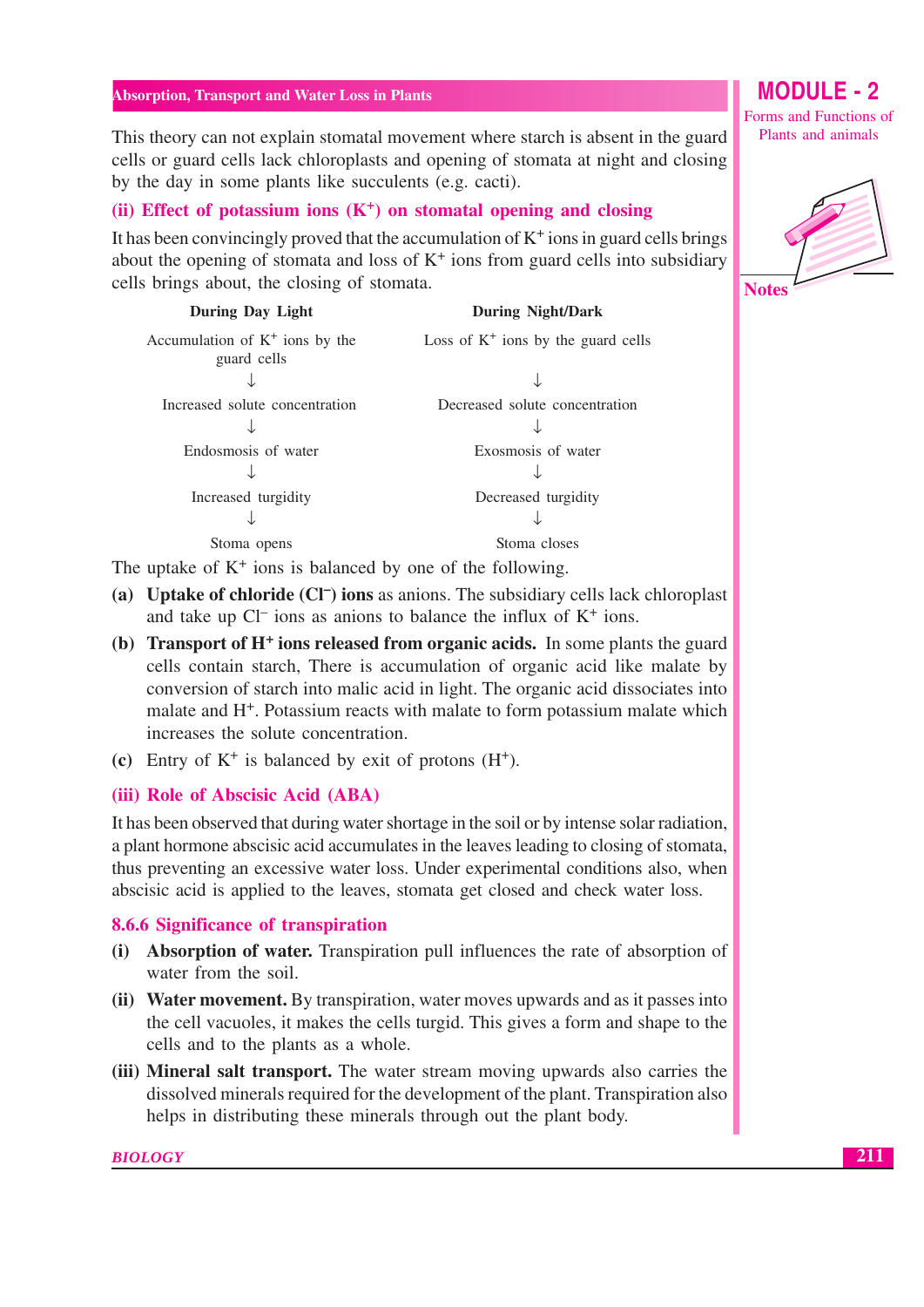### **MODULE - 2**

Forms and Functions of Plants and animals



- (iv) Cooling. The evaporation of water during transpiration cools the leaves.
- (v) Protection from heat injury. Some plants like Cacti retain water by reducing transpiration. This saves the plants from high temperatures and strong sunlight.

#### **Transpiration is a necessary evil**

Stomata remain open during day time for the absorption of carbon dioxide and release of oxygen for a very important process of photosynthesis. When the stomata remain open for this important gaseous exchange, escape of water vapour cannot be controlled. Thus loss of water is a wasteful process which cannot be avoided because stomata must remain open to do some thing more important that is absorption of carbondioxide during day time for photosynthesis. It is for this reason that Curtis in 1926 has referred transpiration as a necessary evil.

- Factor affecting stomatal movement : Any condition which causes turgidity of the guard cell will cause stomatal movement.
- 1. Increased Solute concentration of the guard cells, which will allow endosmosis of water into the guard cells making them turgid.
- 2. Light causes photosynthesis in guard cell by the chloroplasts and hence accumulation of sugar in the guard cells would increase concentration of solutes in guard cells.
- 3. Entry of potassium ions from subsidiary cells into guard cells would further increase solute concentration in guard cells.

#### 8.6.7 Anti-transpirants

Many crop plants give poor yield in dry seasons, as the water lost by transpiration is much more than the water uptake by the roots. The rate of transpiration can be reduced by the application of certain chemicals known as anti transpirants. These chemicals however, should not affect the  $CO<sub>2</sub>$  uptake. The reduction in transpiration is achieved by two means.

- Chemicals like phenyl mercuric acetate PMA and abscisic acid ABA cause  $(i)$ partial closure of stomata checking transpiration to some extent.
- (ii) Some waxy substances like silicon emulsions form a thin film over the leaf and cover the stomata without affecting the uptake of  $CO<sub>2</sub>$ .

Guttation. It is seen in early morning in the form of water-drops at the margins or tips of leaves of herbaceous plants (Fig. 8.12a). The plants in which transpiration is low and the root pressure is high, the liquid water droplets are seen at the vein ending.

- It occurs through specialized pores called hydathodes present near the vein endings (Fig.  $8.12b$ ).
- It is quite common in young grass seedlings and in the tropical rain forests due to warm and humid nights. Tomato and Nasturtium are some common examples. **BIOLOGY**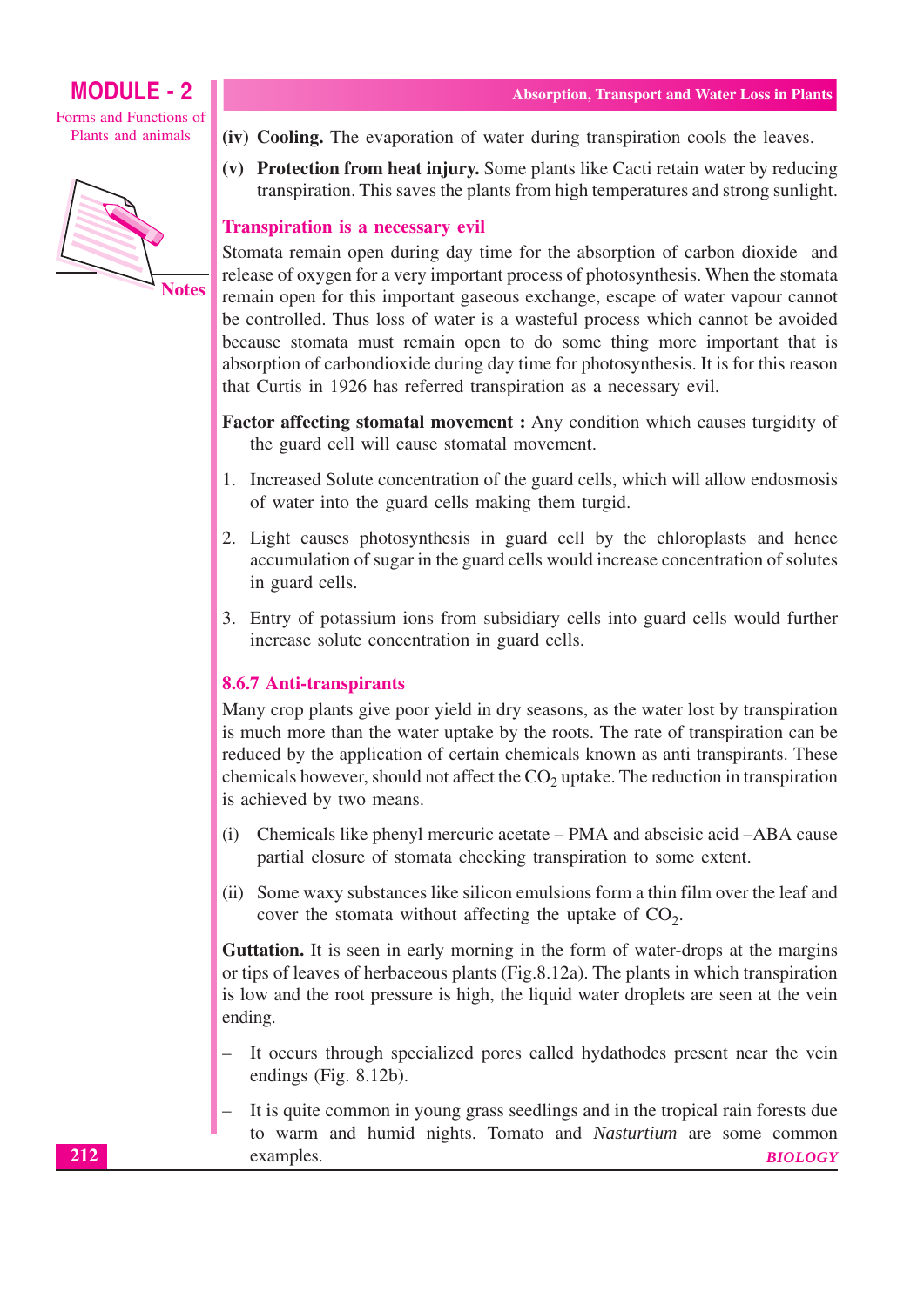

Fig. 8.12 (a) Nasturtium leaf showing guttation at the margin of leaf (b) A vertical section of a leaf showing hydathode.

#### 8.6.8 Difference between Transpiration and Guttation

| <b>Transpiration</b>                                                                        | <b>Guttation</b>                                                                                                                                                                        |  |
|---------------------------------------------------------------------------------------------|-----------------------------------------------------------------------------------------------------------------------------------------------------------------------------------------|--|
| (i) Water is lost in the form of water<br>vapor.                                            | (i) Water is lost in the form of<br>water drops.                                                                                                                                        |  |
| (ii) Occurs through stomata, cuticle and<br>lenticels.                                      | (ii) Occurs through special pores,<br>called hydathodes.                                                                                                                                |  |
| (iii) Occurs during day time and at high<br>temperature.                                    | (iii) Occurs at night and early in<br>mornings at<br>low<br>the<br>temperature.                                                                                                         |  |
| (iv) Water vapour lost is pure water and<br>does not contain minerals.                      | (iv) Water lost has substances<br>dissolved in water. It contains<br>sugars, salts and amino acids.                                                                                     |  |
| (v) Increased transpiration is physical<br>process (see cohesion physical force)<br>theory) | (v) It is due to increased root<br>pressure that develops in the<br>aerial shoot system when water<br>absorption by roots is more<br>and transpiration by aerial plant<br>parts is low. |  |



1. Name the pressure in guard cells responsible for opening and closing of stomata.

- 2. Mention the shape of guard cells in monocots and dicots.
- 
- 3. Give a point of difference between a stoma and a hydathode

**BIOLOGY** 

### **MODULE - 2**

Forms and Functions of Plants and animals

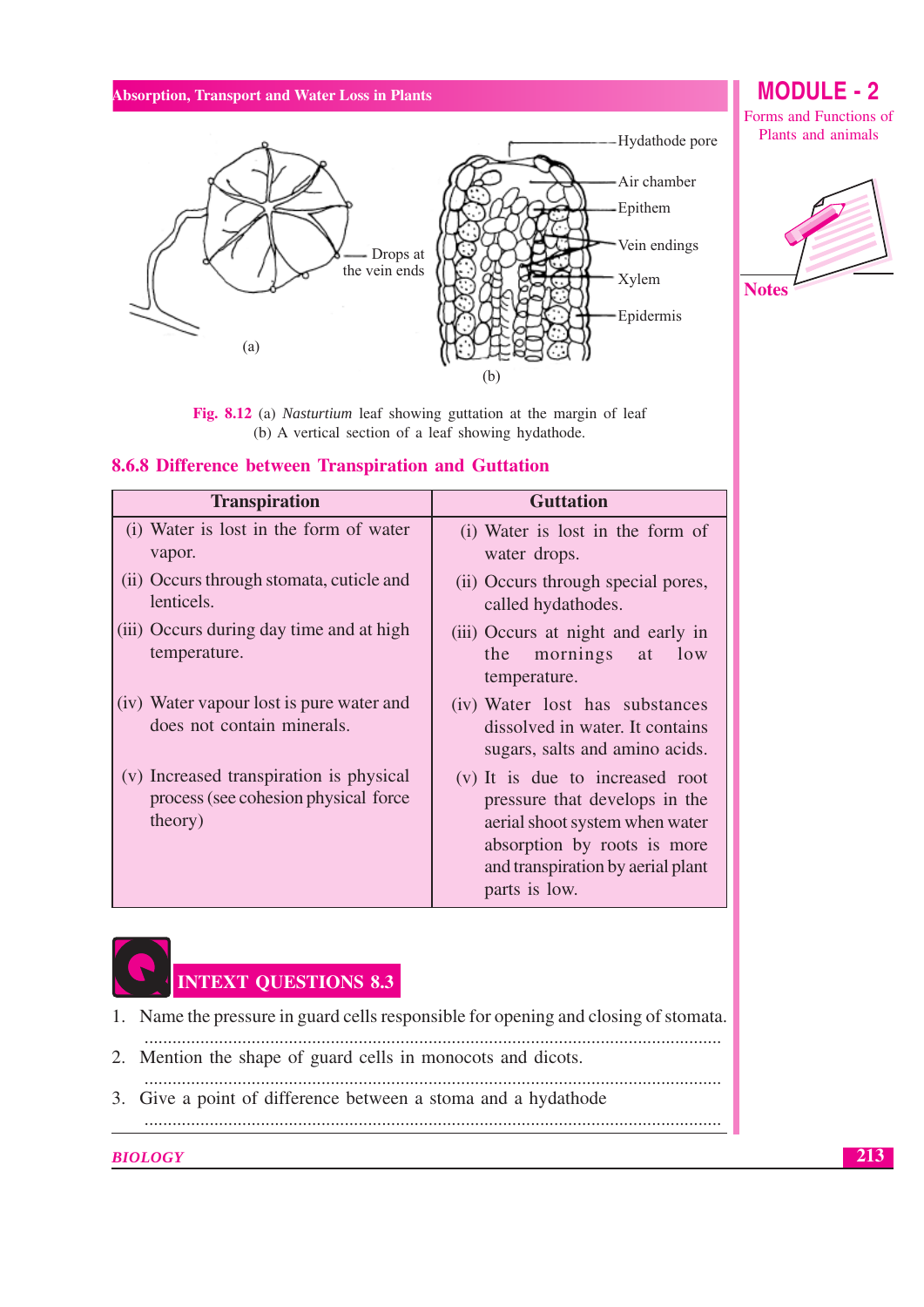Forms and Functions of Plants and animals



### **WHAT YOU HAVE LEARNT**

- The movement of water from one cell to another depends upon the water potential of the cells.
- Water always moves from a region of lower solute concentration (higher water potential) to the region of higher solute concentration (lower water potential) i.e. along the water potential gradient.
- A more concentrated solution has a higher osmotic potential (earlier termed osmotic pressure).
- Osmotic pressure is expressed in terms of energy. Water always moves from a region of higher free energy to a region of lower free energy.
- Water potential is the capacity of a solution to give out water. It is represented by the word Psi  $\psi$ . It is affected by the solute concentration and external pressure.
	- $\psi$  of pure water = zero.
	- More solute means low water potential.
	- A solution has lower water potential than pure water.
	- Water potential of a solution is a negative number *i.e.* less than zero.
- Plants absorb water by their roots (mainly by root hair) from the soil through osmosis. The increased water content inside the protoplasm exerts a turgor pressure on the cell wall.
- The equal and opposite force exerted by the cell wall onto the cell contents is termed as wall pressure.
- Water is present in the soil as gravitational water, hygroscopic water (least) available to the plant) and capillary water (most readily available to the plant).
- The water absorbed by root hairs flows to the xylem vessels mainly by the apoplast pathway.
- The water moves up through the xylem vessels to the leaf along the water potential gradient as explained by the cohesion-tension theory (most acceptable). Transpiration or evaporation of water from the plant through stomata, causes a pull and water moves up like a water column due to the force of cohesion and tension created by transpiration.
- Certain plants show guttation due to high root pressure and low transpiration.  $\bullet$
- Turgidity of guard cells is explained by the increased conversion of starch into sugar and by the accumulation of  $K^+$  ions.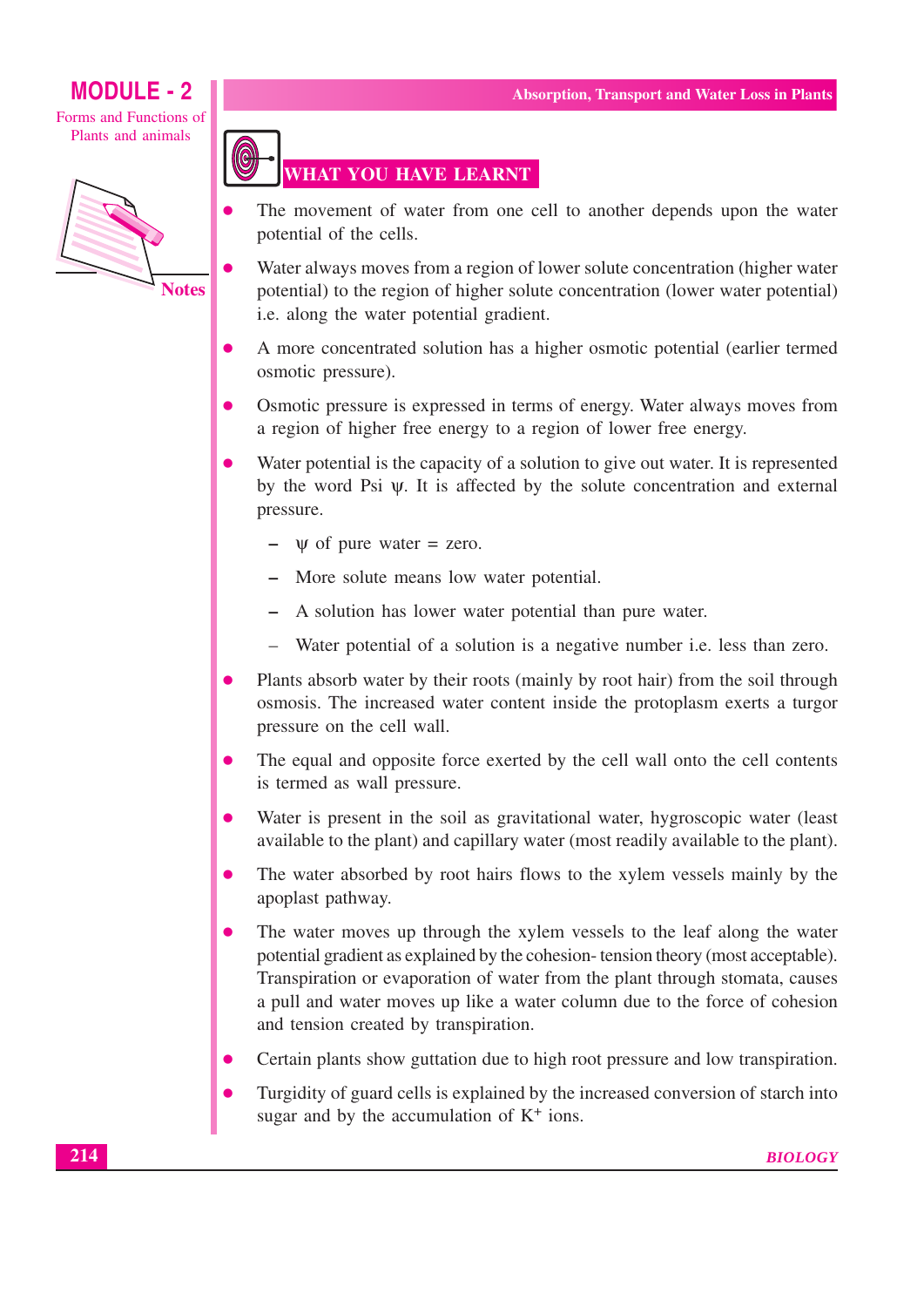- Various environment factors like temperature, light, wind, humidity and internal  $\bullet$ factors like structure of leaf and root-shoot ratio affect the transpiration.
- Transpiration not only brings about ascent of sap but also has a cooling effect and saves the plant from heat injury.
- When the transpiration rate exceeds the water absorption rate, it leads to temporary wilting of the plant.
- When a plant undergoes willing due to water deficit in the soil, it is called **Permanent Wilting.**

# **TERMINAL EXERCISES**

- 1. Name two types of passive absorption in plants.
- 2. In what ways diffusion is important to a plant?
- 3. Name various factors that affect osmosis in plants.
- 4. Differentiate between turgor pressure and wall pressure.
- 5. Discuss the mechanism of stomatal opening in dicot plants.
- 6. Explain any four factors that affect transpiration in plants.
- 7. Describe an experiment to demonstrate osmosis by potato osmometer.
- 8. Discuss the cohesion tension theory for uptake of water in plants.
- 9. Describe the mechanism of translocation of solutes. Name the most appropriate theory for the translocation of solutes in plants. Who proposed this theory?
- 10. Differentiate between symplast and apoplast pathway of water movement in plants.
- 11. Define transpiration.
- 12. Name the holes in the bark through which transpiration in the bark of old trees takes place?
- 13. Why is transpiration considered to be a necessary evil?
- 14. Give one way by which desert plants prevent transpiration.
- 15. State one point of difference between transpiration and guttation.



### **ANSWERS TO INTEXT QUESTIONS**

- **8.1** 1. Movement of molecules from their region of higher concentration to the region of lower concentration.
	- 2. A semipermeable membrane is required for osmosis and not necessarily for diffusion.
	- 3. Diffusion

#### **BIOLOGY**

**MODULE - 2** Forms and Functions of Plants and animals